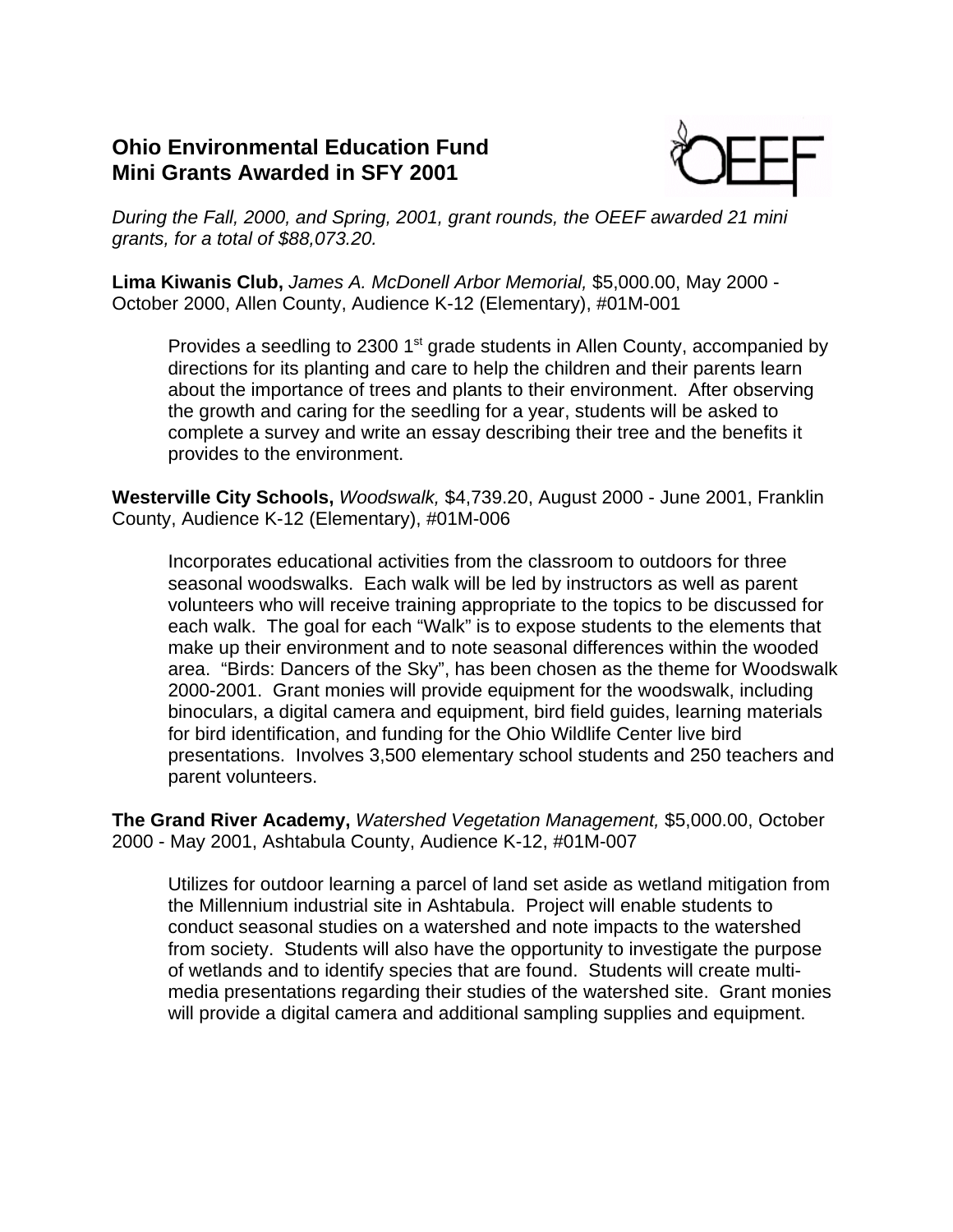**Hamilton County Soil and Water Conservation District,** *Hamilton County Waterfest 2001,* \$5,000.00, July 2000 - April 2001, Hamilton County, Audience K-12 (Elementary), #01M-008

Waterfest is a highly successful annual event held by Hamilton County Soil and Water Conservation District to educate students regarding the importance of water quality and conservation. Due to construction in the Spring of 2001, the usual location for Waterfest is unavailable. Grant funds will be used to rent the Cincinnati Convention Center as the site location for the event. Waterfest is a one day conference with an attendance of 2000  $5<sup>th</sup>$  and  $6<sup>th</sup>$  graders involved in 25-minute, hands-on workshops designed to educate students about the water cycle and the importance of water for life. Fifteen collaborating partners are involved, including the Hamilton County Department of Environmental Services and the Cincinnati Zoo.

**Sustainable Energy for Economic Development (SEED),** *Clean Energy Education Program,* \$3,908.00, December 2000 - October 2001, Franklin County, Audience General Public, #01M-009

Provides an energy forum seminar in Columbus to educate 75 participants on the value of alternative energy sources. SEED will provide information regarding ways to purchase green power and help determine if solar power is the right choice for the participants' residences or businesses. Participants will be identified through a collaboration with William A. Spratley and Associates (WASA), who have been conducting workshops around the state on renewable energy. Two brochures will also be produced.

**National Audubon Society,** *Expanding Economic Development through Environmental Education: Ohio Birding Trails and Festivals,* \$5,000.00, October 2000 - October 2001, Adams County, Audience General Public, #01M-012

Proposes a workshop in Adams County to educate community leaders on the Birding Trails and Festivals project, with a goal of replicating the success of Lake Erie Wing Watch activities in southern Ohio communities. Focuses on the importance of habitat preservation, and the use of wildlife observation and ecotourism as tools to promote economic development.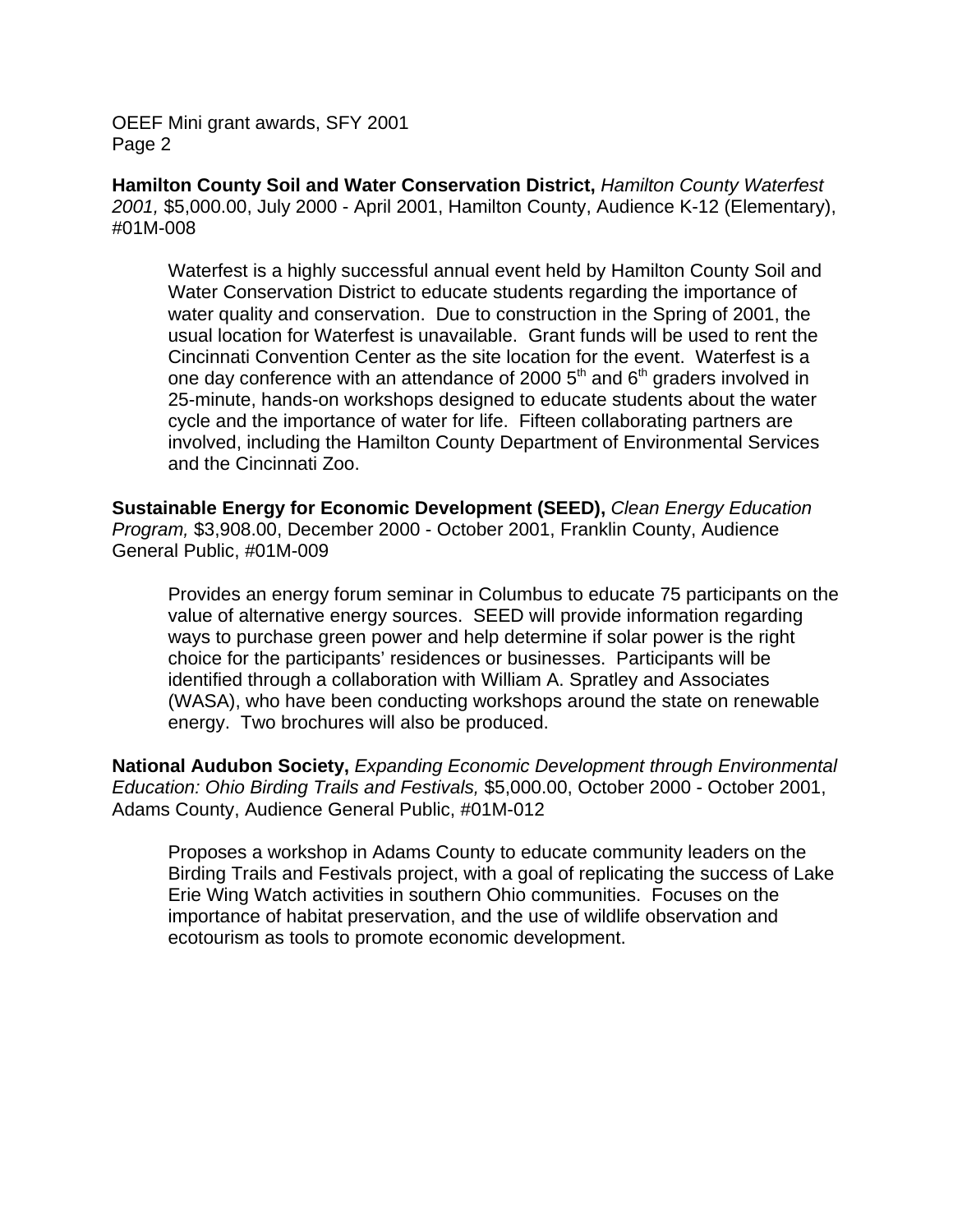**Ironton City Schools - Ironton Middle School,** *Conservation in Cane,* \$4,807.00, October 2000 - October 2001, Lawrence County, Audience K-12 (Middle School), #01M-014

Proposes to reintroduce River Cane to the Ohio River Valley. River Cane once attracted a variety of animals and insects and provided a resource to prehistoric people for numerous uses. Project will provide students a hands-on learning experience aided by a botanist and personnel from Ohio University's Southern Campus. Includes historical uses and habitat of river cane and causes of the decline of the species over time. Students will gain an appreciation and understanding of endangered species and ways to protect them.

**Rural Action Inc.,** *Environmental Learning Program - Improvement Project,* \$4,619.00, December 2000 - June 2001, Vinton County, Audience K-12 (Elementary & Middle) and General Public, #01M-016

Teachers will be trained through hands-on outdoor classroom experiences, and return to establish environmental education curriculum units and resources at their home school. College students and community leaders will also be invited to attend the learning project seminar to develop environmental education programs in their communities. Primary focus of educating the educator is to increase environmental literacy in under-served Appalachian communities. Grant funds will be used to purchase a laptop, binoculars and field equipment, and support two interns who will help plan the workshops. This project will indirectly affect 2500  $1<sup>st</sup>$  - 8<sup>th</sup> grade students in Vinton County.

**Warren Local Schools, Cutler Elementary,** *Cutler Outdoor Environmental Education Outpost,* \$5,000, April 2001 - October 2001, Washington County, Audience K-12 (Elementary), #01M-018

Equips an outdoor environmental education center for use by students and teachers at a K-3 elementary school and by community groups in western Washington County. Provides microscopes, bird house and butterfly habitat kits, seeds and equipment for outdoor gardening project, a shelter house, and a storage unit for outdoor science supplies. Labor is donated by local parents, teachers and a construction firm. National curriculum materials from Project Learning Tree will be utilized, along with programming provided by the Washington County Soil and Water Conservation District, OSU Extension Master Gardeners, Ohio's Hill Country Heritage Area, and the Marietta College Department of Geology.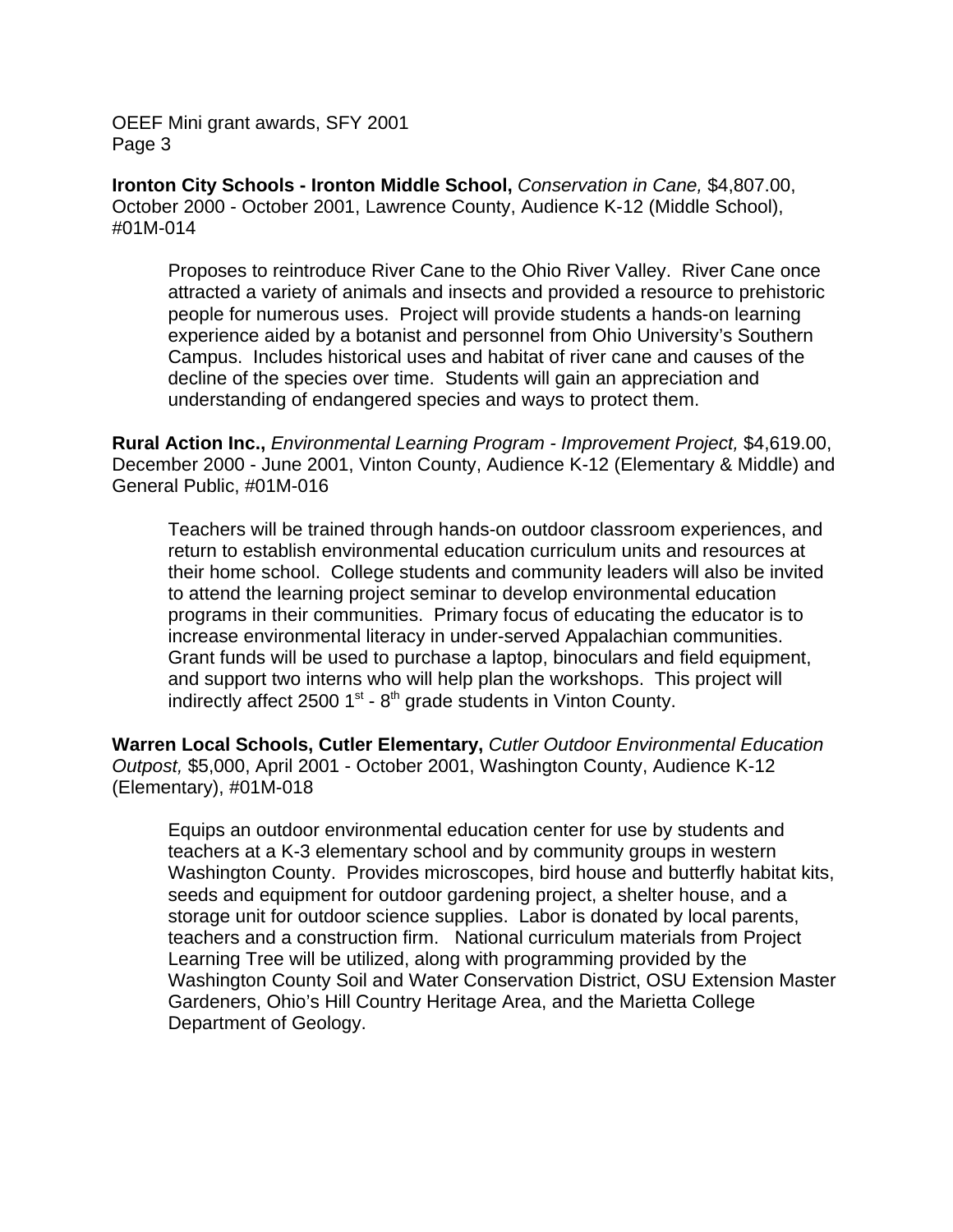**Agricultural Incubator Foundation,** *Conservation Summer Day Camp,* \$4,474 July 2001, Wood County, Audience K-12 (Elementary), #01M-019

Provides a week-long conservation summer day camp for 80 fifth grade students to study the interconnectedness of water, soils, forestry and wildlife. Programming includes the use of EnviroScape and ground water models, water quality test kits, soil pits, student-created compost piles, tree and forest plot measurement devices, observation and documentation of wildlife and habitat, and student journaling. Collaborators providing programming include the Wood County Soil and Water Conservation District, ODNR Division of Forestry, and Wood County Parks District. The Wood County Educational Service Center will assist in recruiting students and teachers.

**Friends of the Lower Olentangy Watershed (FLOW),** *Olentangy Biological Survey: Educating a Responsible Vision for Ecosystem (OBSERVE),* \$4,840, May 2001 - June 2001, Franklin County, Audience K-12 (Elementary) and General Public, #01M-020

Joint venture between FLOW and the Worthington School District to monitor portions of the Olentangy River and adjacent tributaries within the boundaries of the school district. 350 fifth grade students and 16 members of the general public will kick-seine for benthic invertebrates in ten riffle zones of the river on three separate occasions, sorting and identifying organisms collected. In addition to biological monitoring, periodic physical and chemical sampling will be conducted to monitor water levels, stream flow, temperature, pH, turbidity, dissolved oxygen, conductivity, and nutrient levels. Data will be used to calculate a cumulative stream quality index based on the types of organisms present, their abundance, and their relative sensitivity to pollution. In addition to the field collection experience, computer software and hardware provided by the school district will allow for the development of a shared database, thereby increasing the water quality monitoring information now provided by FLOW to the public on its Web page, and to the Ecological Assessment Group at Ohio EPA and the Division of Soil and Water Conservation at ODNR. Grant provides sampling equipment, teacher stipends, and bus transportation for a summer training workshop for teachers and citizen volunteers.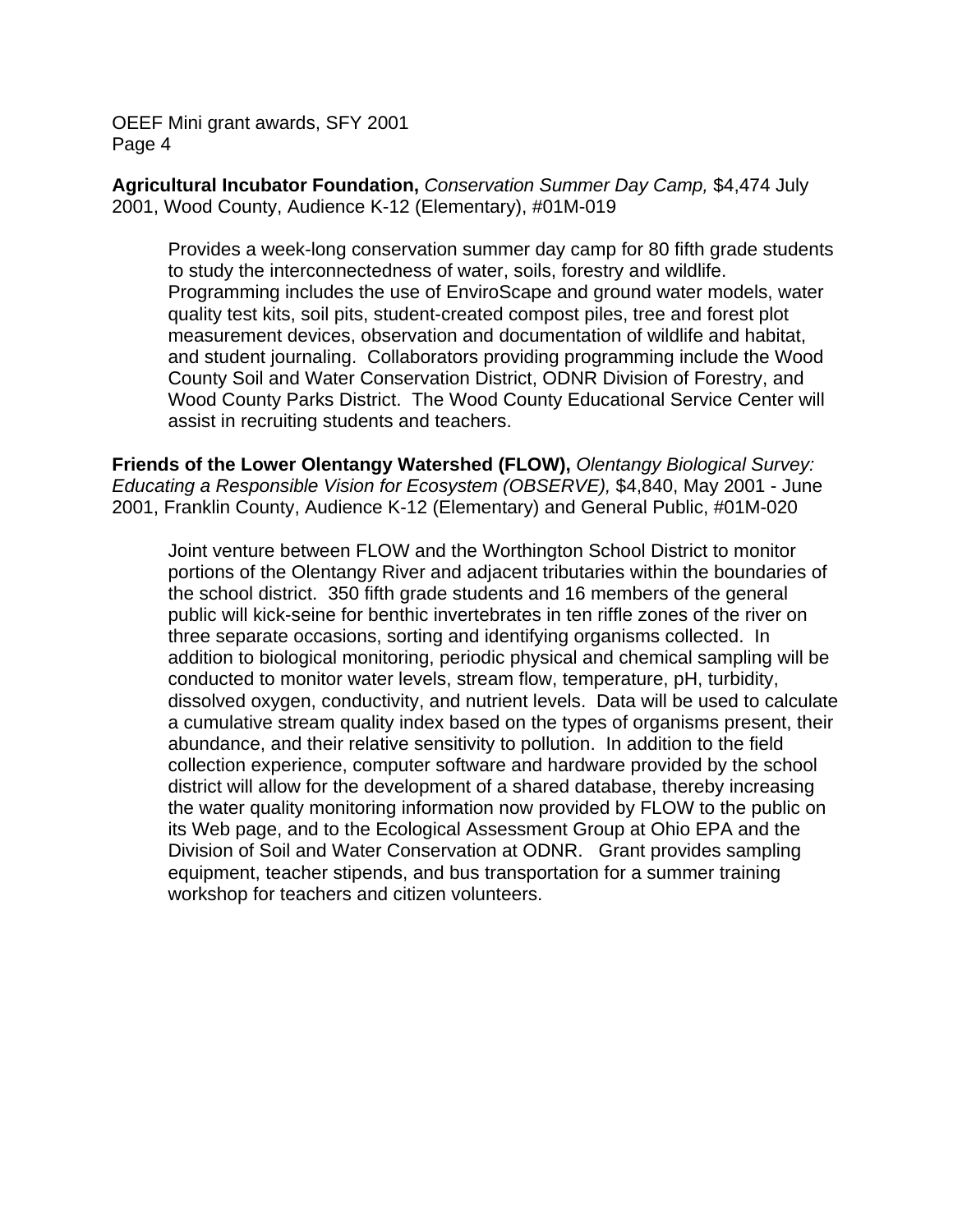**Madison Soil and Water Conservation District**, *Land and Water Tour*, \$625, April 2001 - August 2001, Madison County, Audience General Public, #01M-021

Forty-eight Madison County citizens with responsibility for present and future land use decisions and water quality issues will tour four sites within Madison County's three major watersheds (Darby Creek, Deer Creek, Paint Creek) to learn about zoning, water quality, voluntary land stewardship and public resource management. Resource professionals from the SWCD and the federal Natural Resources Conservation Service (NRCS) will discuss regulatory and voluntary measures such as deed easements, and point out historical sites and conservation practices along the route, such as filter strip tree plantings and streambank stabilization measures. A goal of the project is to have the participants implement voluntary conservation measures, increasing the acreage enrolled in NRCS conservation programs and leading to an overall improvement in water quality. Grant funds transportation, fact sheets, and promotional and recruitment materials.

**Ohio Chemistry Technology Foundation**, *Teachers, Industry and Environment Conference,* \$3,133.76 October 2001, Franklin County, Audience K-12 (Elementary and Middle School), #01M-023

Supports a two-day conference for 50 Ohio elementary and middle school science teachers to learn hands-on classroom experiments to teach environmental chemistry, and environmentally safe usage and disposal of chemicals in industry and in the classroom. Grant provides printed materials, presenter costs and substitute teachers for the participants. Collaborators include Miami University's Center for Chemical Education, Ohio EPA, and the Science Enhancement for Science Advancement (SESA) partnership between Allen County Schools, BP Chemicals, Premcor Lima Refinery, and Akzo Nobel Functional Chemicals.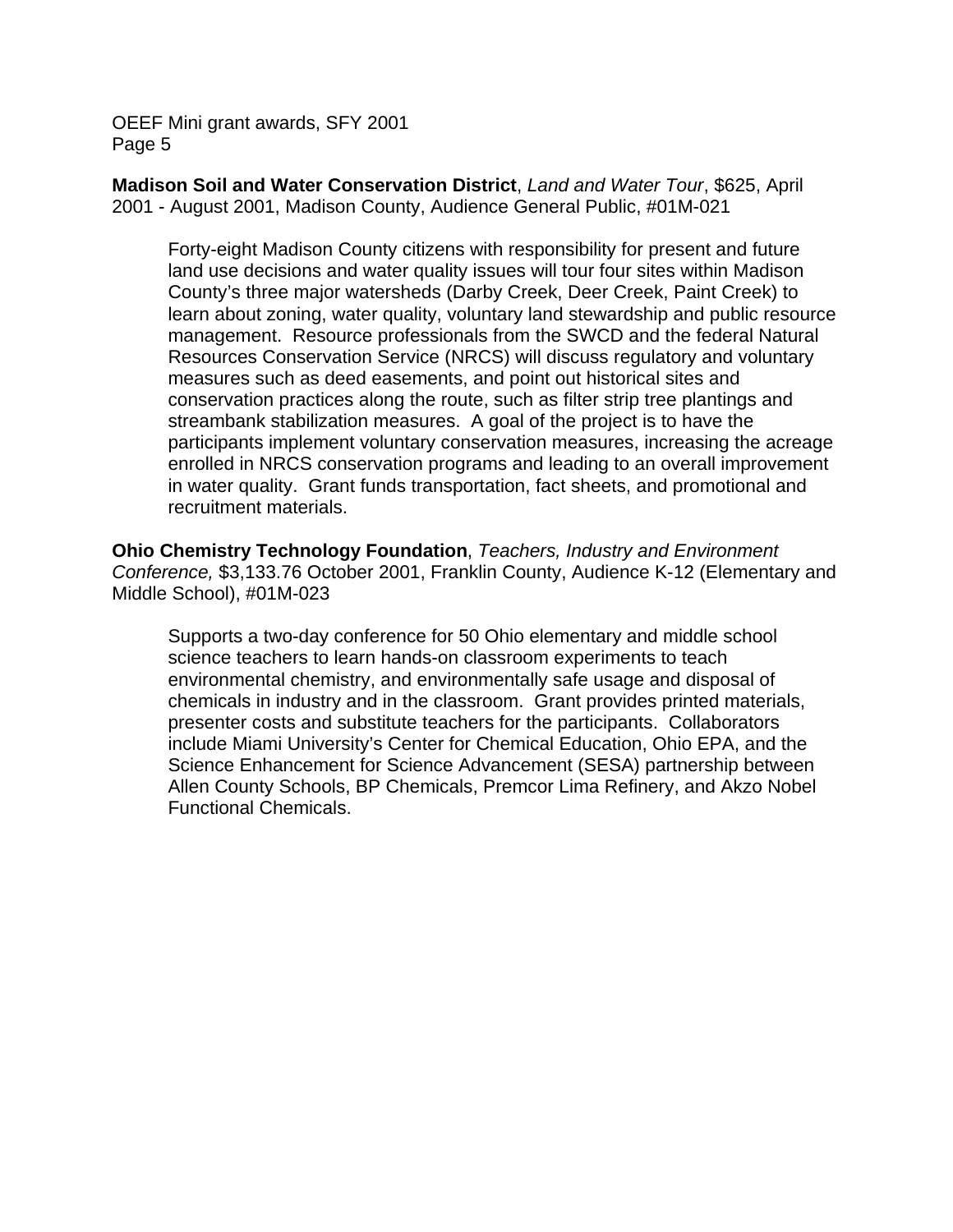**Elyria Kindergarten Village**, *Kindergarten Village GLOBE Study Site*, \$967, April 2001 - May 2002, Lorain County, Audience K-12 (Kindergarten and Middle School), #01M-025

Supports participation by 315 Kindergarten students and 16 teachers in the *Global Learning and Observations to Benefit the Environment (GLOBE)* Program, collecting data on local atmospheric and environmental conditions to share via the Internet with more than 9,000 participating schools worldwide, and federal agencies monitoring climate change. Kindergartners taking measurements will be escorted and assisted by up to 90 seventh grade students also participating in GLOBE at Westwood Junior High. Teacher training, instructional materials, technical support and Website are already in place; mini grant provides a secure atmosphere study site for installation of weather monitoring instruments. (Note that the junior high science teacher collaborating on the project became a certified GLOBE franchise trainer through a previous OEEF grant to Seventh Generation, #00G-028. OEEF has also funded the GLOBE program in several Ohio counties, in Grants #99G-064, #99G-108, and #00M-034.)

**Community 20/20,** *Living Rivers Environmental Education*, \$5,000, April 2001 - November 2001, Washington County, Audience K-12 and University, #01M-026

Provides sampling and instructional equipment for students from Washington State Community College, Marietta College, and local schools to study water quality, native aquatic life, and local history on the Muskingum and Ohio Rivers. Equips a pontoon boat for student experiments, conducted under supervision from biology faculty at the two colleges and the Washington County Soil and Water Conservation District.

**Upper Arlington School District - Wickliffe Elementary,** *Wickliffe Informal Alternative Outdoor Learning Environment,* \$4,999.15, April 2001 - June 2002, Franklin County, Audience K-12 (elementary) and General Public, #01M-028

Expands an outdoor education learning environment for 500 students at Wickliffe Elementary, and adults from the surrounding community. New niches to be added include a bird sanctuary for identification of bird species and habitats, a butterfly garden where students will research, identify and plant vegetation to attract butterflies, and an Ohio forest study area featuring native perennials for data collection on plants, insects and wildlife. Enhancements are also provided for an existing organic vegetable garden, for studying composting, mulching, and the use of natural herbicides, with produce donated to a local food bank and homeless shelter. Conceptual designs were developed with assistance from The Ohio State University.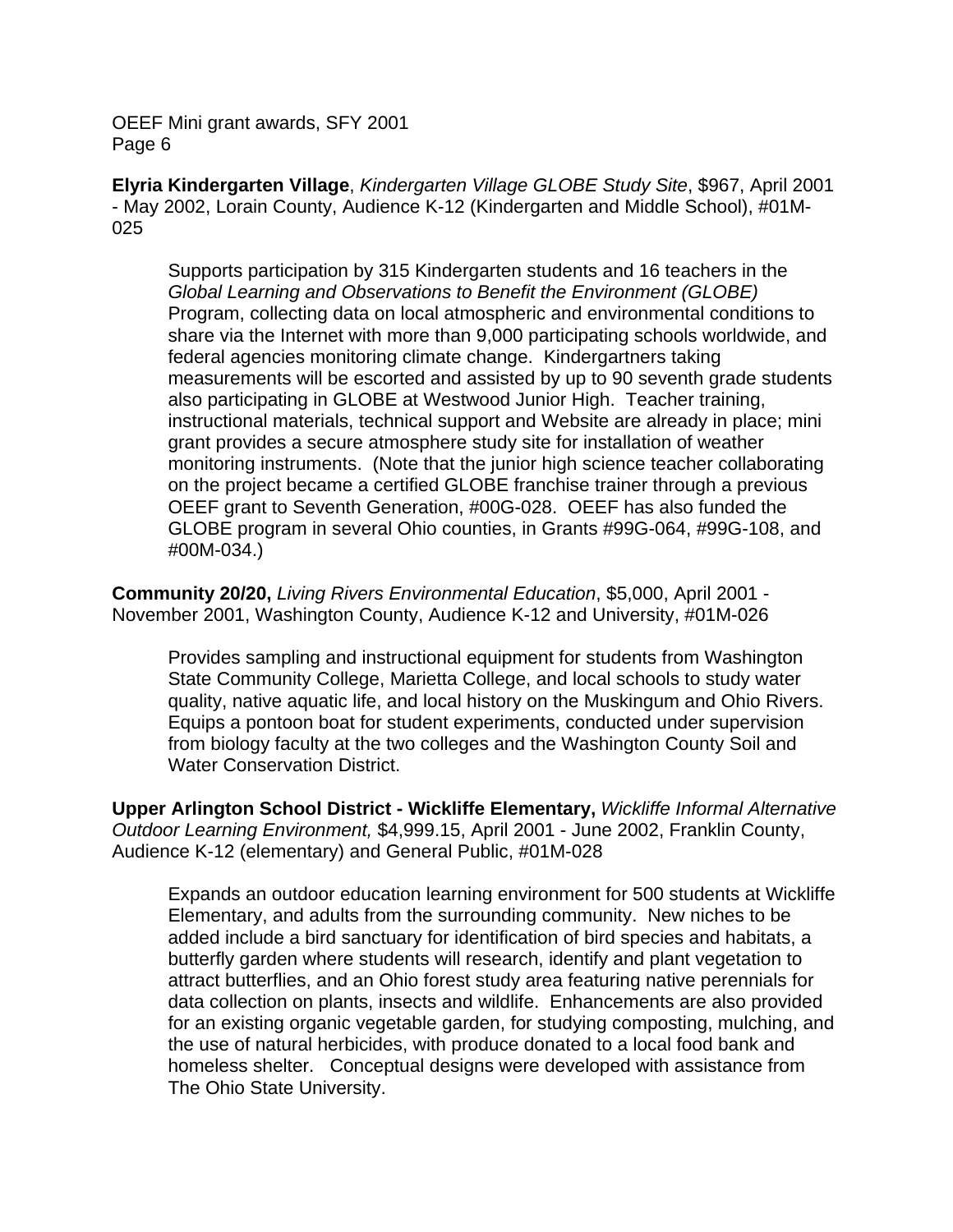**Mahoning Valley Northeast Ohio Camp Fire Council,** *Preschool Ecology,* \$3,790.09, May 2001 - December 2001, Geauga, Lake, Mahoning, Summit and Trumbull Counties, Audience K-12 (Preschool), #01M-029

Provides an ecology program consisting of six 30-minute lessons and related hands-on activities for 300 preschool children in a five-county service area. Topics include Plant A Tree, Let's Keep the Air Clean, Recycling, Water, Turn It Down (noise), and Saving Our World (conservation). Mini grant provides staffing, supplies, equipment, and travel expenses.

**Ohio State University Extension, Community Development Department,** *Ohio Parks Districts and Extension: Partnerships for Environmental Education Programming,* \$5000, April 2001 - August 2001, Statewide, Audience General Public, #01M-030

Brings together 40 county extension agents and 40 metro and district park staff for an intensive joint planning summit to strengthen and diversify environmental education programming at the local level. Participants will create specific action plans to address program gaps and opportunities, for implementation and follow up within 6-9 months. Collaborating partners include the Ohio Parks and Recreation Association, and Five Rivers Metro Park as host of the summit. The resulting statewide Action Plan and benefits of this collaboration will be shared at one regional, two state, and two national professional conferences for nature interpreters and environmental educators.

**Loveland School District,** *Wetland Outdoor Laboratory,* \$2,269.00, August 2001 - May 2002, Hamilton and Clermont Counties, Audience K-12 (high school), #01M-031

Equips an outdoor classroom and wetland aquatic ecosystem for use by high school biology, chemistry, and environmental science classes. A local construction company is donating equipment and tools for the construction of the wetland area, and a bridge and pier area for student observation and sampling activities. Construction will be completed by students, parents and volunteers from International Paper's cincinnati Technology Center, using natural drainage to create a stream and shallow wetland. Mini grant provides field collection supplies, sampling equipment, and spreadsheet software for continuing data sheets, to enable students to carry over their laboratory research projects into each new science class taken in high school.